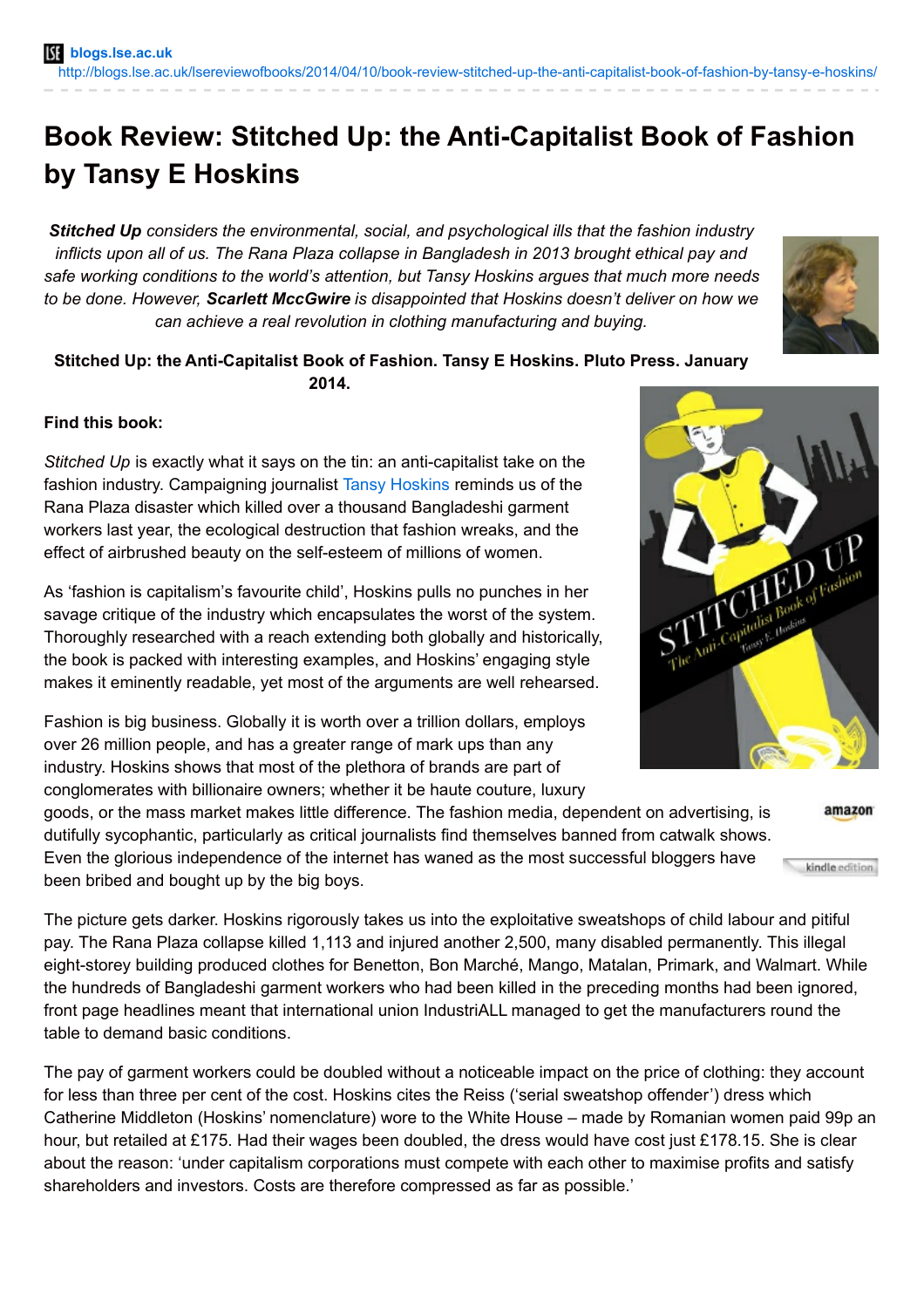

The book documents the ecological evils which fashion perpetrates on both animals and the environment – from the slow death of crocodiles for those wretched handbags to the draining of the Aral Sea to irrigate Uzbekistan's cotton fields. Yet Hoskins refuses to blame us, for Marx said: 'the consumer is no freer than the producer. His judgement depends on his means and his needs.'

Indeed Hoskins sees us all as victims, whether the exploited sweatshop worker, the impoverished woman suffering both the shame of poverty and that of not keeping up appearance requirements, or even the models. They are young, foreign and starved, so it is hardly their fault that their beauty is used to make the rest of us feel inadequate and spend money on products in the vain hope of achieving perfection – which of course is the point.

If your reviewer sounds rather battered – she is. According to Hoskins, fashion in our capitalist world is responsible for most ills. She gives us a charge sheet: 'reinforces racism, sexism, gender stereotypes, class and unequal power relations…exploits its impoverished workers and its customers…pushes the values of wealth and greed and promotes body insecurity and dissatisfaction.'And there is more, much more.

However, she admits that 'fashion is for many people an immense source of joy and a means for creative expression.' Hurrah! So what is the answer? For Hoskins, obviously, it can only be revolution. She dismisses movements which resist or reform fashion, for while 'organised campaigns can unite, engage, educate and inspire people, what they cannot do is produce clothes that are free of exploitation or environmental degradation. This is impossible under capitalism.'

Hoskins omits the difficult bit – how to achieve revolution – and in her final chapter describes fashion in a revolutionary world where, artistically everything is possible. Without oppression, exploitation and all the rest we shall have real choice. For those who have revolutionary images of 'Mao suits', she points out that people chose uniformity to preserve their lives 'as a fashion *faux pas* could mean death' so 'rather than exterminate fashion, the Cultural Revolution produced one of the most fashion-conscious (to the point of paranoia) nations in history.' Hoskins' revolution will be entirely different.

This book does not lift the lid on the fashion business, as the basic problems have been well documented in the media by many, including by Hoskins herself, though it is certainly helpful to anyone wanting to arm themselves with arguments. However, fashion is charged with too much; Hoskins ignores celebrity culture and the highly influential non-fashion media from magazines like *Heat* and newspapers or websites like the *Daily Mail* which are obsessed with body image.